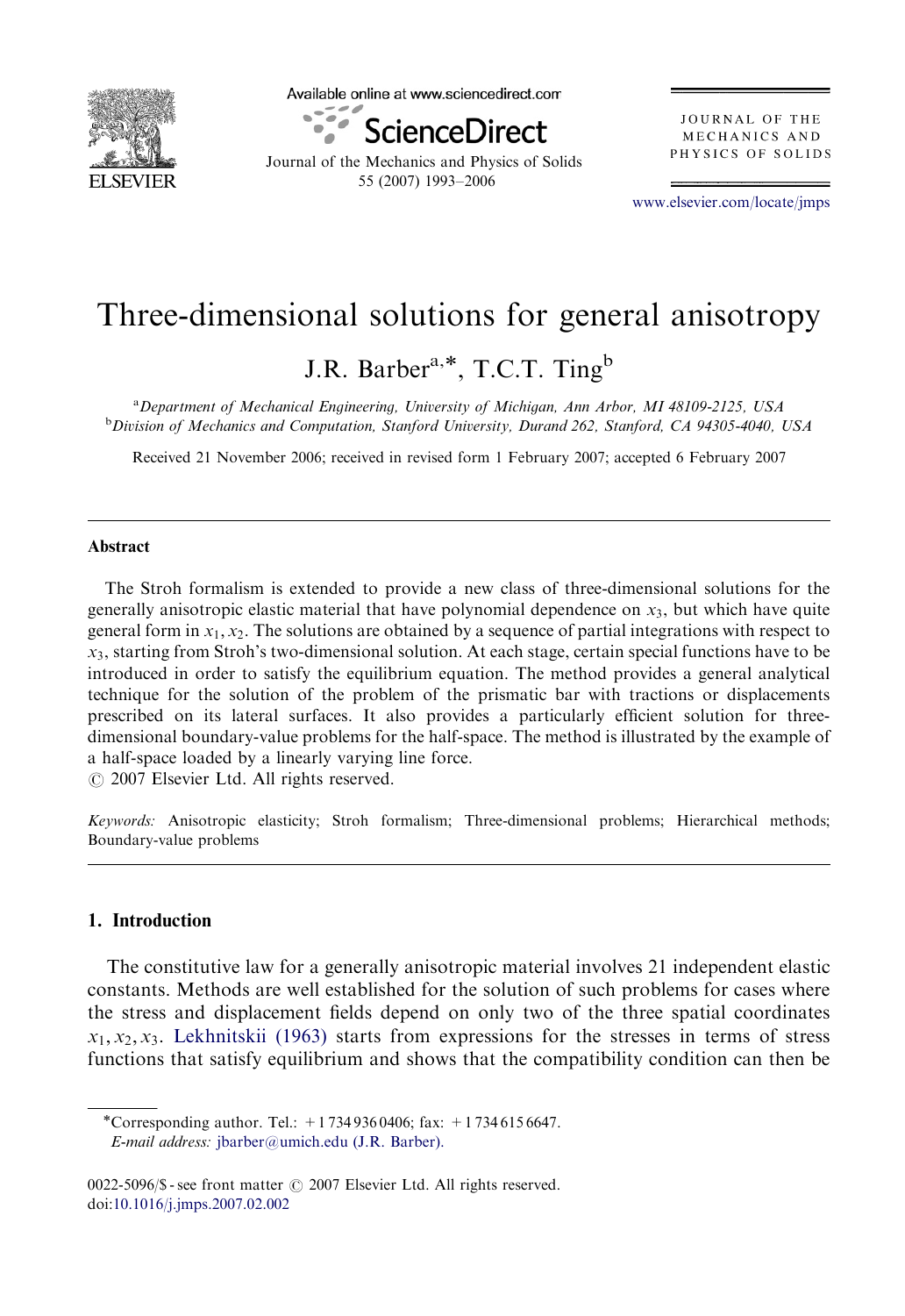decomposed into six first order operators. Alternatively, [Stroh \(1958, 1962\)](#page-13-0) shows that particular solutions can be found in which the displacement vector has the same direction at all points and a magnitude that is a function of a certain complex combination of  $x_1, x_2$ . The general solution is then written as a sum of these solutions. (For a detailed exposition of Stroh's solution including numerous examples, see [Ting, 1996](#page-13-0).) Both the Stroh and Lekhnitskii methods can be regarded as emanating from appropriate linear transformations of the in-plane coordinates  $x_1, x_2$  and require that these transformations be distinct. For example, if two of Lekhnitskii's first order operators or two of Stroh's combinations of  $x_1, x_2$  should be identical, special methods are necessary for the solution. This condition arises only for certain special combinations of elastic constants (including of course the case of isotropy) and will not be considered in the present paper.

Very few solutions exist for problems of general anisotropy when the stresses depend on all three coordinates. Published solutions, such as those for a concentrated point force or dislocation in an infinite body or a concentrated force on the surface of a half-space are generally obtained using transform methods, such that the problem in the transform domain is two-dimensional and can therefore be treated using the Stroh or Lekhnitskii formalism ([Sveklo, 1964; Willis, 1966](#page-13-0); Ting, 2006; [Wu, 1998\)](#page-13-0). This contrasts with isotropic elasticity, where (for example) general solutions can be expressed in terms of threedimensional harmonic functions using the Papkovitch–Neuber formulation [\(Barber, 2002](#page-13-0)). [Barber \(2006a\)](#page-13-0) has shown how certain three-dimensional isotropic solutions can be derived from their two-dimensional counterparts by successive partial integrations in the  $x_3$ direction. This leads to a general solution of the problem of an isotropic prismatic bar loaded on its lateral surfaces, provided only that these loads can be expressed as finite power series in  $x_3$ . At each stage in the integration process, a two-dimensional problem is solved to ensure that the lowest order terms in the solution satisfy: (i) the equations of elasticity and (ii) the boundary conditions. The hierarchical structure underlying this procedure was first enunciated by [Ies](#page-13-0)[an \(1986\)](#page-13-0) and has also been applied by other authors in both analytical and numerical formulations (Ladevèze et al., 2004; Huang and [Dong, 2001\)](#page-13-0).

An essentially similar procedure can be applied to problems in general anisotropy ([Rand](#page-13-0) [and Rovenski, 2005](#page-13-0)). However, in the isotropic case, the equations of elasticity can be reduced to the condition that the Papkovitch–Neuber potentials satisfy Laplace's equation and the development of partial integrals satisfying this condition is a routine problem in potential theory. For the anisotropic case, this strategy is no longer available, except for certain special cases such as that of transverse isotropy.

The problem of determining an appropriate partial integral can be reduced to a sequence of two-dimensional body force problems [\(Barber, 2006b](#page-13-0)), which in turn could be solved by convolution on the known line force solution. However, this procedure is extremely cumbersome in practice. In the present paper, we shall extend the classical Stroh formalism for two-dimensional general anisotropy to stress and displacement fields with polynomial dependence on the third coordinate  $x_3$ . In particular, we shall show that the general solution for a stress field with polynomial dependence on  $x_3$  can be written as a series involving powers of  $x_2$ ,  $x_3$  multiplying arbitrary functions of  $x_1 + px_2$ , where p is one of the Stroh eigenvalues and we shall develop a set of recurrence relations for determining the coefficients in this series that depend only on the elastic constants and not on the particular boundary-value problem. The method is illustrated with the problem of a half-space loaded by a linearly-varying line load.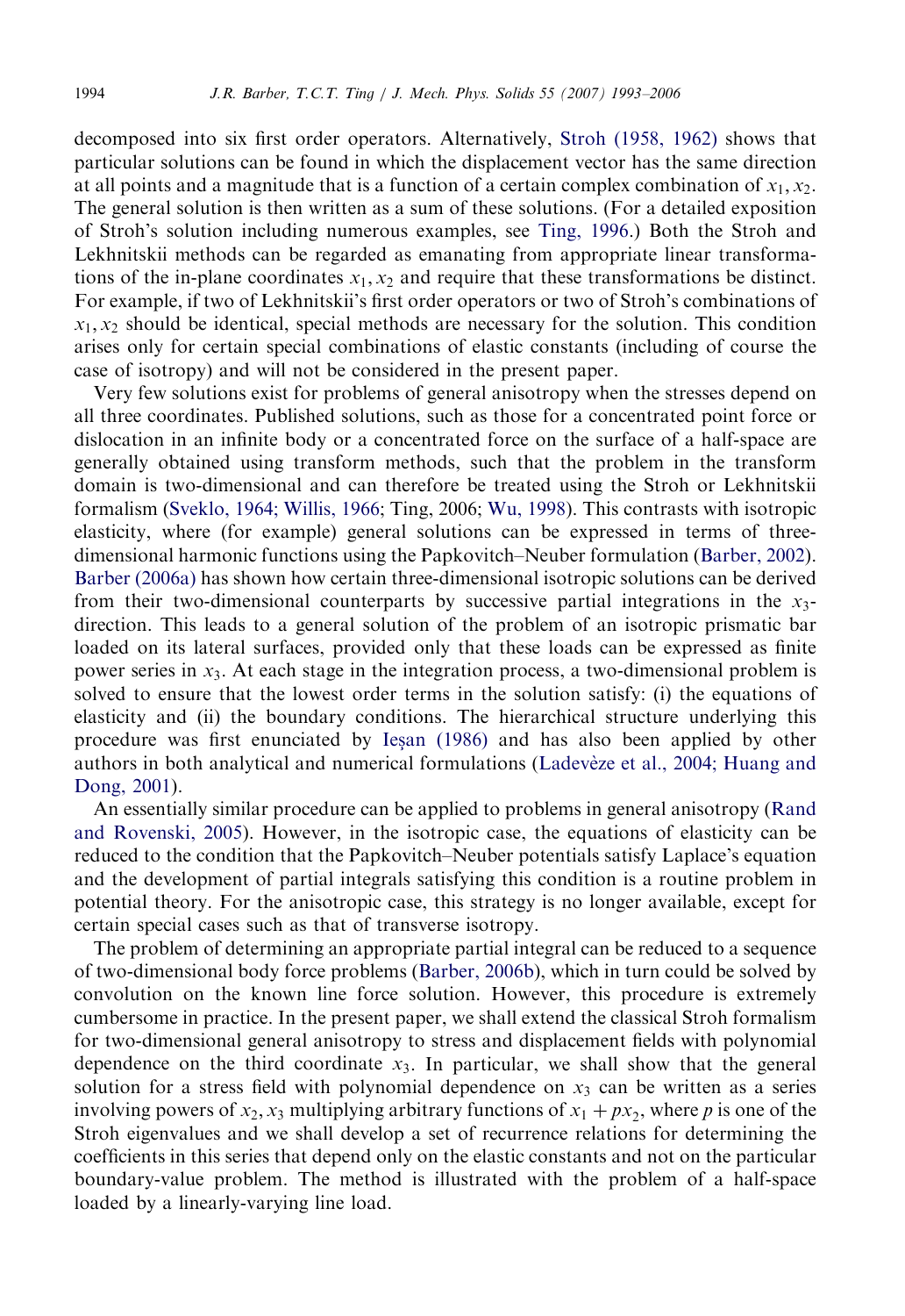## 2. The Stroh formalism

The constitutive law for the generally anisotropic material takes the form

$$
\sigma_{ij} = C_{ijkl} \frac{\partial u_k}{\partial x_l},\tag{1}
$$

where  $\sigma$  is the stress tensor, **u** is the displacement vector and  $C_{ijkl}$  is the elasticity tensor, which satisfies the symmetry conditions

$$
C_{ijkl} = C_{jikl} = C_{klij} = C_{ijlk}.
$$
\n
$$
(2)
$$

The suffixes  $i, j, k, l$  are assumed to take the values 1, 2, 3 and summation is implied over repeated suffixes.

It is convenient to define the matrices

$$
Q_{ik} = C_{i1k1}; \quad R_{ik} = C_{i1k2}; \quad T_{ik} = C_{i2k2}, \tag{3}
$$

$$
E_{ik} = C_{i1k3}; \quad F_{ik} = C_{i2k3}; \quad G_{ik} = C_{i3k3}
$$
 (4)

from selected coefficients of the elasticity tensor, after which the vector traction  $\sigma_i$  on the  $x_i$ -surface (i.e. the surface  $x_i$  = constant) can be written as

$$
\sigma_1 = Q \frac{\partial u}{\partial x_1} + R \frac{\partial u}{\partial x_2} + E \frac{\partial u}{\partial x_3},
$$
  
\n
$$
\sigma_2 = R^T \frac{\partial u}{\partial x_1} + T \frac{\partial u}{\partial x_2} + F \frac{\partial u}{\partial x_3},
$$
  
\n
$$
\sigma_3 = E^T \frac{\partial u}{\partial x_1} + F^T \frac{\partial u}{\partial x_2} + G \frac{\partial u}{\partial x_3}.
$$
  
\n(5)

The stress components are required to satisfy the equilibrium equations

$$
\frac{\partial \sigma_{ij}}{\partial x_j} = C_{ijkl} \frac{\partial^2 u_k}{\partial x_j \partial x_l} = 0
$$
\n(6)

in the absence of body forces. [Stroh \(1958, 1962\)](#page-13-0) investigated the conditions under which Eq. (6) admits a two-dimensional solution of the form

$$
\mathbf{u} = \Re{\{\mathbf{a}f(z)\}},\tag{7}
$$

where

$$
z = x_1 + px_2 \tag{8}
$$

and  $p$  is a complex scalar parameter. Physically, this corresponds to the special case where the magnitude of the displacement vector has fairly general dependence on  $x_1, x_2$ , but its direction is the same at all points. Substituting into (6), we obtain the matrix equation

$$
D(p)a = 0,\t\t(9)
$$

where

$$
D(p) = \{Q + p(R + R^{T}) + p^{2}T\}.
$$
\n(10)

Eq. (9) has a non-trivial solution if and only if the determinant

$$
|\mathbf{Q} + p(\mathbf{R} + \mathbf{R}^{\mathrm{T}}) + p^2 \mathbf{T}| = 0 \tag{11}
$$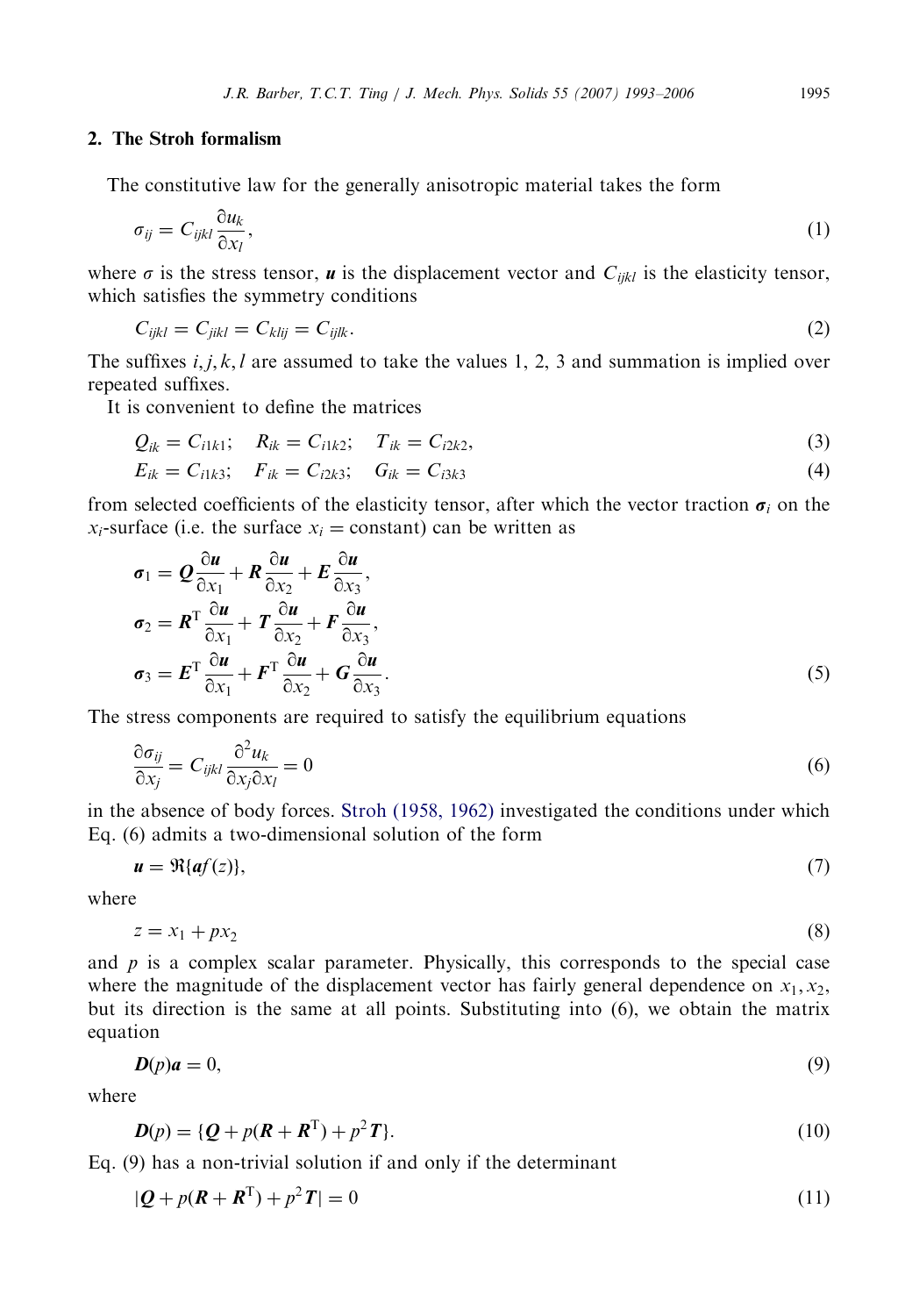and this yields a sextic equation for  $p$  which for physically realistic material properties always has three pairs of complex conjugate roots, those with positive imaginary part being denoted  $p^{(1)}$ ,  $p^{(2)}$ ,  $p^{(3)}$ , respectively. If these roots (eigenvalues) are distinct, a general solution of the two-dimensional problem can then be constructed by superposition in the form

$$
\mathbf{u} = \Re \left\{ \sum_{\alpha=1}^{3} \mathbf{a}^{(\alpha)} f^{(\alpha)}(z^{(\alpha)}) \right\},\tag{12}
$$

where  $z^{(\alpha)} = x_1 + p^{(\alpha)}x_2$  and  $a^{(\alpha)}$  is the eigenvector of (9) corresponding to the eigenvalue  $p^{(\alpha)}$ . A detailed exposition of Stroh's solution and many examples are given by [Ting \(1996\).](#page-13-0) Notice that the physical displacement is defined as the real part of a complex expression. We shall omit the real part designation in the analysis which follows, but this is to be understood in the interpretation of any expressions for stresses or displacements.

# 3. Three-dimensional solutions

In this paper, we shall assume that the  $p^{(\alpha)}$  are distinct, special methods for dealing with the various degenerate cases being discussed in [Ting \(1996, Chapter 13\)](#page-13-0). In the following, we shall omit the superscript  $(x)$  on p, which will therefore be taken to represent any one of the Stroh eigenvalues. Superposition over the three eigenvalues is needed only at the final stage in the development of the general solution.

We choose to express the displacement **u** as a vector function of  $(z, x_2, x_3)$ , where z is given by (8). The derivatives with respect to the original coordinates  $x_1, x_2, x_3$  are then replaced according to the scheme

$$
\frac{\partial}{\partial x_1} \to \frac{\partial}{\partial z}; \quad \frac{\partial}{\partial x_2} \to \left( p \frac{\partial}{\partial z} + \frac{\partial}{\partial x_2} \right); \quad \frac{\partial}{\partial x_3} \to \frac{\partial}{\partial x_3}
$$
(13)

and the equilibrium equation (6) takes the form

$$
\mathcal{L}(\mathbf{u}) = \mathbf{D} \frac{\partial^2 \mathbf{u}}{\partial z^2} + \mathbf{T} \frac{\partial^2 \mathbf{u}}{\partial x_2^2} + V \frac{\partial^2 \mathbf{u}}{\partial z \partial x_2} + W \frac{\partial^2 \mathbf{u}}{\partial x_3 \partial z} + (\mathbf{F} + \mathbf{F}^T) \frac{\partial^2 \mathbf{u}}{\partial x_3 \partial x_2} + \mathbf{G} \frac{\partial^2 \mathbf{u}}{\partial x_3^2} = 0,
$$
(14)

where

$$
V = R + R^{T} + 2pT; \quad W = E + E^{T} + p(F + F^{T}).
$$
\n(15)

Notice that the choice of coordinates  $(z, x_2, x_3)$  is not unique, nor is the original Stroh combination (8). Any two linearly independent combinations of  $x_1, x_2$  could be used to represent the general position in the plane and indeed the complex conjugate pair  $z = x_1 + px_2$ ,  $\overline{z} = x_1 + \overline{p}x_2$  was used in [Barber \(2006b\)](#page-13-0). The advantage of the present choice is that dependence on the Stroh eigenvalue p disappears on the plane surface  $x_2 = 0$ , resulting in particularly simple solutions for problems involving boundary conditions at this plane. We shall exploit this simplification in the example in Section 4(a). A similar simplification occurs for two-dimensional problems in the original Stroh formalism.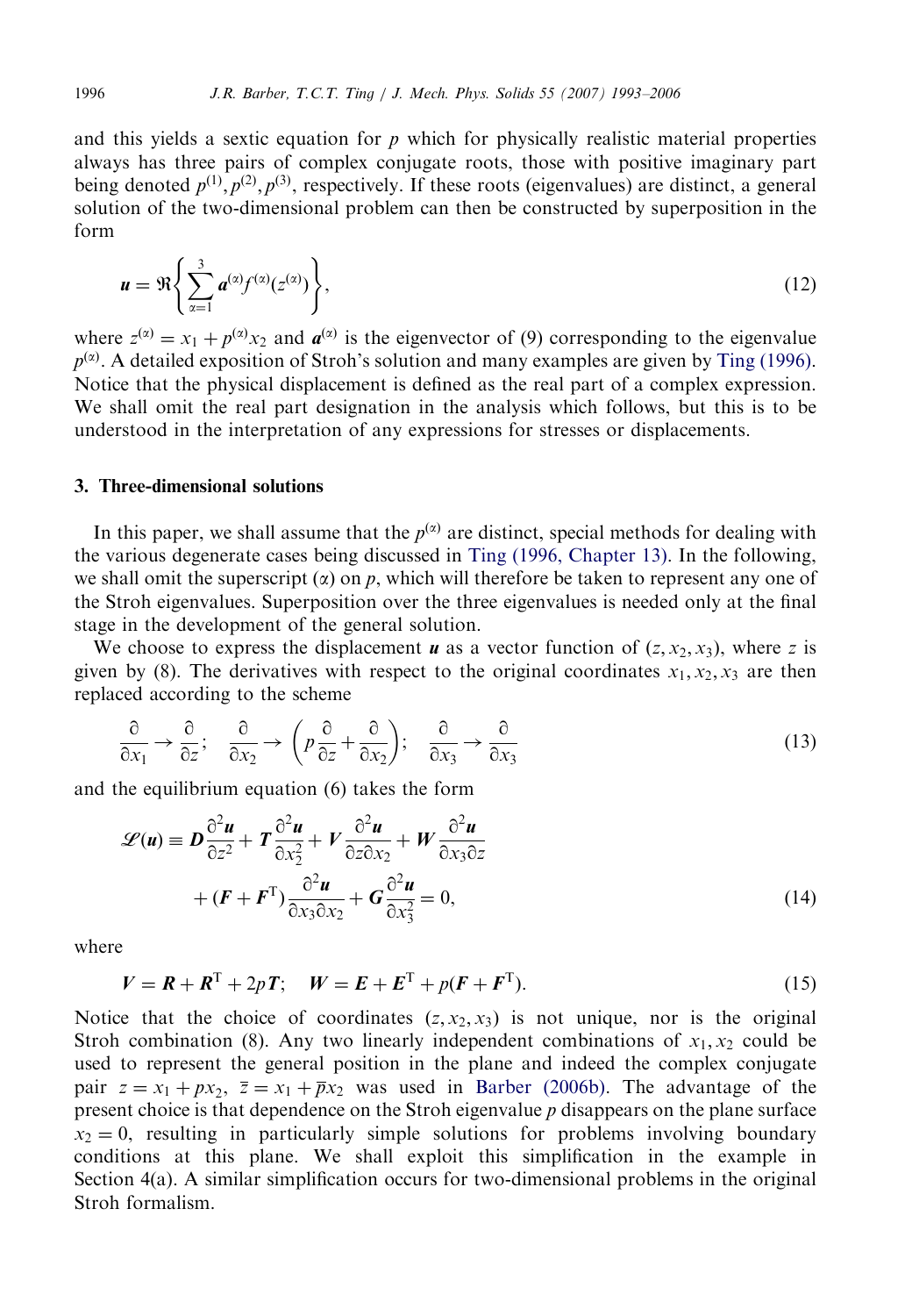Following [Barber \(2006a\),](#page-13-0) we anticipate the existence of a sequence of particular solutions  $u_n$  of the equilibrium equation (6), such that

$$
\frac{\partial \boldsymbol{u}_n}{\partial x_3} = \boldsymbol{u}_{n-1} \tag{16}
$$

and the final term in the sequence

$$
\boldsymbol{u}_0 = \boldsymbol{g}_0(z, x_2) \tag{17}
$$

is a two-dimensional displacement field that is independent of  $x_3$ . It follows that  $u_0$  can be represented in the Stroh formalism by writing

$$
\mathbf{g}_0 = \mathbf{a}f(z),\tag{18}
$$

where f is a scalar function of z only,  $\boldsymbol{a}$  is the Stroh eigenvector and summation is implied across the three Stroh eigenvalues as in Eq. (12). Progressive partial integrations of (16) then show that  $u_n$  can be written in the polynomial form

$$
\mathbf{u}_n = \sum_{j=0}^n \frac{x_3^{(n-j)} g_j(z, x_2)}{(n-j)!},\tag{19}
$$

where the  $g_i$  are a set of arbitrary vector functions of z,  $x_2$  (or equivalently of  $x_1, x_2$  in view of  $(8)$ ) only.

## 3.1. Linear function of  $x_3$

To gain some insight into possible strategies for determining the vector functions  $g_i$  in (19), we first consider the displacement field  $u_1$  that is linear in  $x_3$ . Substituting (18) into (19) with  $n = 1$ , we have

$$
u_1 = ax_3f(z) + g_1(z, x_2),
$$
\n(20)

which we choose to write in the form

$$
\boldsymbol{u}_1 = \boldsymbol{a} x_3 f(z) + \boldsymbol{b} h(z, x_2), \tag{21}
$$

where **b** is a vector coefficient and h is a scalar function of  $z, x<sub>2</sub>$ . This is not as general as (20), since the three displacement components might have different functional dependence on z,  $x_2$  (or  $x_1, x_2$ ). However, we shall show in the following that the form assumed here is sufficiently general to produce a particular solution satisfying the equilibrium equation (14). Complete generality can be restored at the end of the procedure by superposition over a series of functions  $u_n$  and over the three Stroh eigenvalues.

Substituting (21) into (14), we obtain

$$
\mathscr{L}(\boldsymbol{u}_1) = \boldsymbol{D} \boldsymbol{a} \boldsymbol{x}_3 f''(\boldsymbol{z}) + \boldsymbol{W} \boldsymbol{a} f' + \boldsymbol{D} \boldsymbol{b} \frac{\partial^2 h}{\partial \boldsymbol{z}^2} + \boldsymbol{T} \boldsymbol{b} \frac{\partial^2 h}{\partial \boldsymbol{x}_2^2} + \boldsymbol{V} \boldsymbol{b} \frac{\partial^2 h}{\partial \boldsymbol{z} \partial \boldsymbol{x}_2}.
$$
 (22)

The first term is zero in view of (9) and hence (14) will be satisfied if

$$
\mathbf{Db}\frac{\partial^2 h}{\partial z^2} + \mathbf{Tb}\frac{\partial^2 h}{\partial x_2^2} + V\mathbf{b}\frac{\partial^2 h}{\partial z \partial x_2} = -\mathbf{Waf}^{\prime}.
$$
 (23)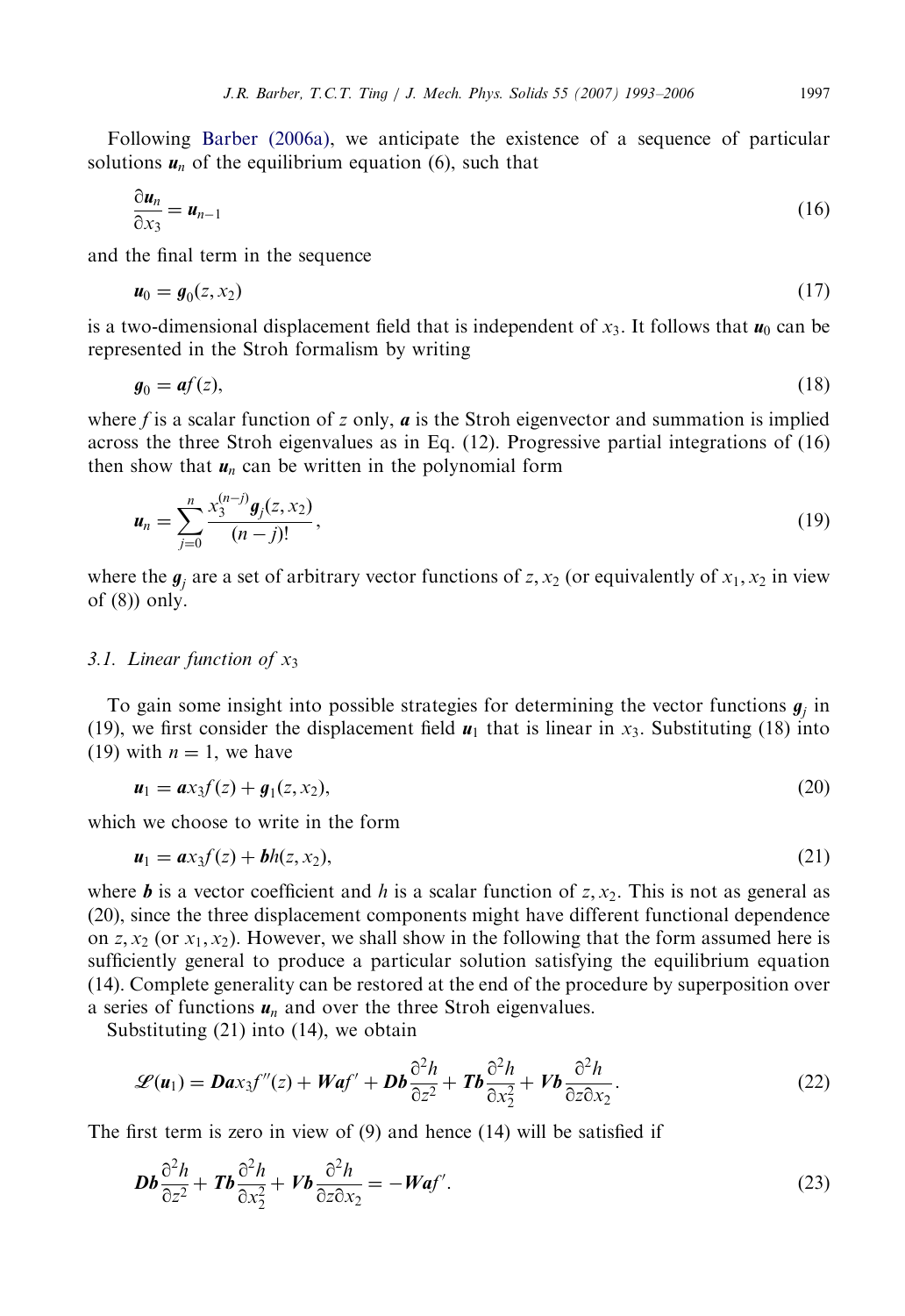At first sight, it appears that a particular solution of this equation can be obtained by choosing  $h$  to be a function of z only, such that

$$
\frac{\partial h}{\partial z} = f(z),\tag{24}
$$

and then solving the resulting matrix equation

$$
Db = -Wa \tag{25}
$$

for the unknown vector  $\boldsymbol{b}$ . However, this strategy fails precisely because the matrix  $\bm{D}$  is singular. The problem is similar to that which arises in other degenerate problems (see, for example, [Barber, 2002,](#page-13-0) Section 10.3). It can be resolved by the inclusion of an additional function obtained from the 'obvious' form  $h(z)$  of (24) by differentiation with respect to the parameter (in this case  $p$ ) whose special value causes the degeneracy. We obtain

$$
\frac{\partial h(z)}{\partial p} = h'(z)\frac{\partial z}{\partial p} = x_2h'(z),\tag{26}
$$

showing that for completeness we must include an arbitrary function of z multiplied by  $x_2$ . We therefore write the displacement in the generic form

$$
u = ax_3f(z) + bx_2h_1(z) + ch_2(z),
$$
\n(27)

where  $f, h_1, h_2$  are arbitrary functions of z only. Substitution into (14) and cancellation of any null terms resulting from (9) then yields

$$
Dbx_2h_1''(z) + Vbh_1'(z) + Dch_2''(z) = -Waf'(z).
$$
\n(28)

The first term can be set to zero by choosing  $\mathbf{b} = \mathbf{a}$ , leaving

$$
Val_1' + Dch_2'' = -Waf'.
$$
\n
$$
(29)
$$

A particular solution can then be found by writing

$$
h_1(z) = \gamma f(z); \quad h_2(z) = \int f(z) dz,
$$
 (30)

and choosing  $c$  to satisfy

$$
Dc = -(W + \gamma V)a. \tag{31}
$$

This does not produce the most general solution of form  $(27)$ , since we could add in an arbitrary multiplier of the two-dimensional Stroh solution. However, generality will be restored by summation over the  $u_n$  at the end of the procedure.

Since  $\bm{D}$  is singular, (31) is solvable if and only if the right-hand side satisfies a condition which is equivalent to the statement that only two of the three algebraic equations are linearly independent. This condition can be made explicit by premultiplying by  $a^T$  and noting that  $\mathbf{a}^{\mathrm{T}}\mathbf{D} = \mathbf{0}$ . We then have

$$
a^{\mathrm{T}}(W + \gamma V)a = 0 \tag{32}
$$

and hence

$$
\gamma = -\frac{a^{\mathrm{T}} W a}{a^{\mathrm{T}} V a}.\tag{33}
$$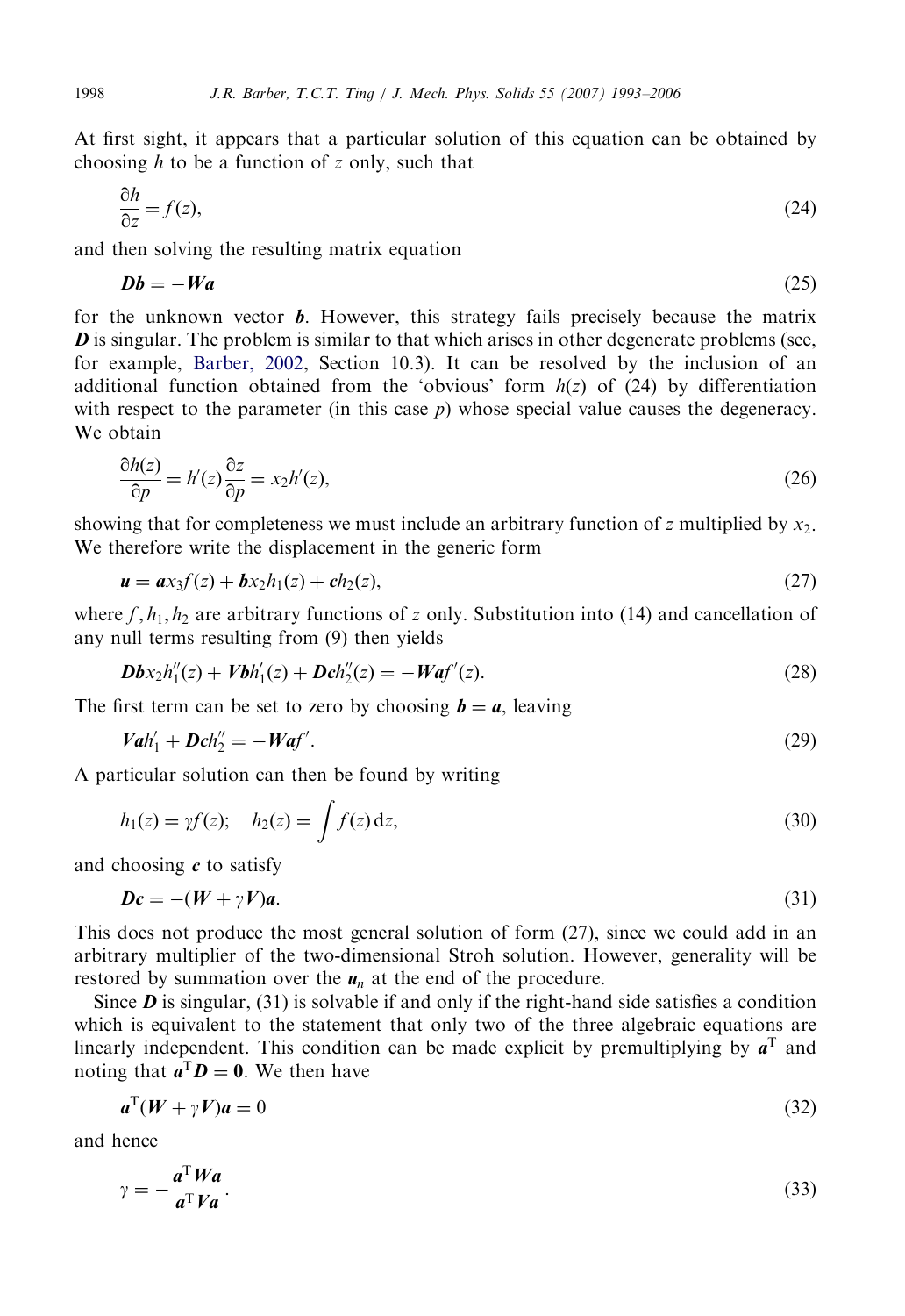If this condition is satisfied,  $(31)$  has a solution for c which is indeterminate to within any multiplier of the eigenvector  $\boldsymbol{a}$ . This solution can be obtained by writing  $\boldsymbol{b}$  as an eigenvector expansion, as shown in Appendix A.

#### 3.2. Higher order terms

The procedure described in the previous section could be applied sequentially to generate multiple partial integrals of the two-dimensional solution with correspondingly higher order polynomial dependence on  $x_3$ . At each stage, degeneracy of the matrix  $\boldsymbol{D}$ demands additional special functions. These can be generated by further differentiations with respect to p as in (26) and hence will lead to higher order power dependence on  $x_2$ . A generalization of (27), (30) (ii) suggests that these special functions will be of the form  $x_2^r f^{[s]}(z)$ , where the notation  $f^{[*]}(z)$  represents a set of partial integrals of  $f(z)$  defined by the recurrence relations

$$
f^{[s]}(z) = \frac{\partial f^{[s+1]}}{\partial z}; \quad f^{[0]}(z) = f(z). \tag{34}
$$

The equilibrium equation (14) is homogeneous in the coordinates and hence for dimensional consistency terms of the form

$$
x_3^q x_2^r f^{[s]}(z)
$$

must share the same value of the sum  $q + r + s$ . We therefore explore the possibility of a polynomial solution to (14) of the form

$$
u_n = \sum_{j=0}^n \sum_{i=0}^j \frac{c_j^i x_3^{(n-j)} x_2^i f_n^{[j-i]}(z)}{(n-j)!i!}.
$$
\n(35)

Substituting (35) into (14) and equating coefficients of like powers of  $x_3$  and  $x_2$ , we then obtain the recurrence relation

$$
Dc_j^i = -Tc_j^{i+2} - Ve_j^{i+1} - We_{j-1}^i - (F + F^T)c_{j-1}^{i+1} - Ge_{j-2}^i,
$$
\n(36)

for the vector coefficients  $c_j^i$ . This equation can be applied to all values of *i*, *j*, provided we interpret the terms on the right-hand side following the convention

$$
c_t^s = 0 \quad \text{if } s < 0 \text{ or } t < s. \tag{37}
$$

Suppose that all the non-zero coefficient vectors  $c_t^i$  are known for  $t \le j - 1$  and we wish to determine those for  $t = j$ . For  $i = j$  the right-hand side of (36) is null because of (37) and we have

$$
Dc_j^j = 0,\t\t(38)
$$

with general solution

$$
c_j^j = \beta_j a,\tag{39}
$$

where  $\beta_i$  is an arbitrary scalar multiplier.

For  $i = j - 1$ , (36) reduces to

$$
Dc_j^{j-1} = -Vc_j^j - Wc_{j-1}^{j-1} = -(\beta_j V + \beta_{j-1} W)a,
$$
\n(40)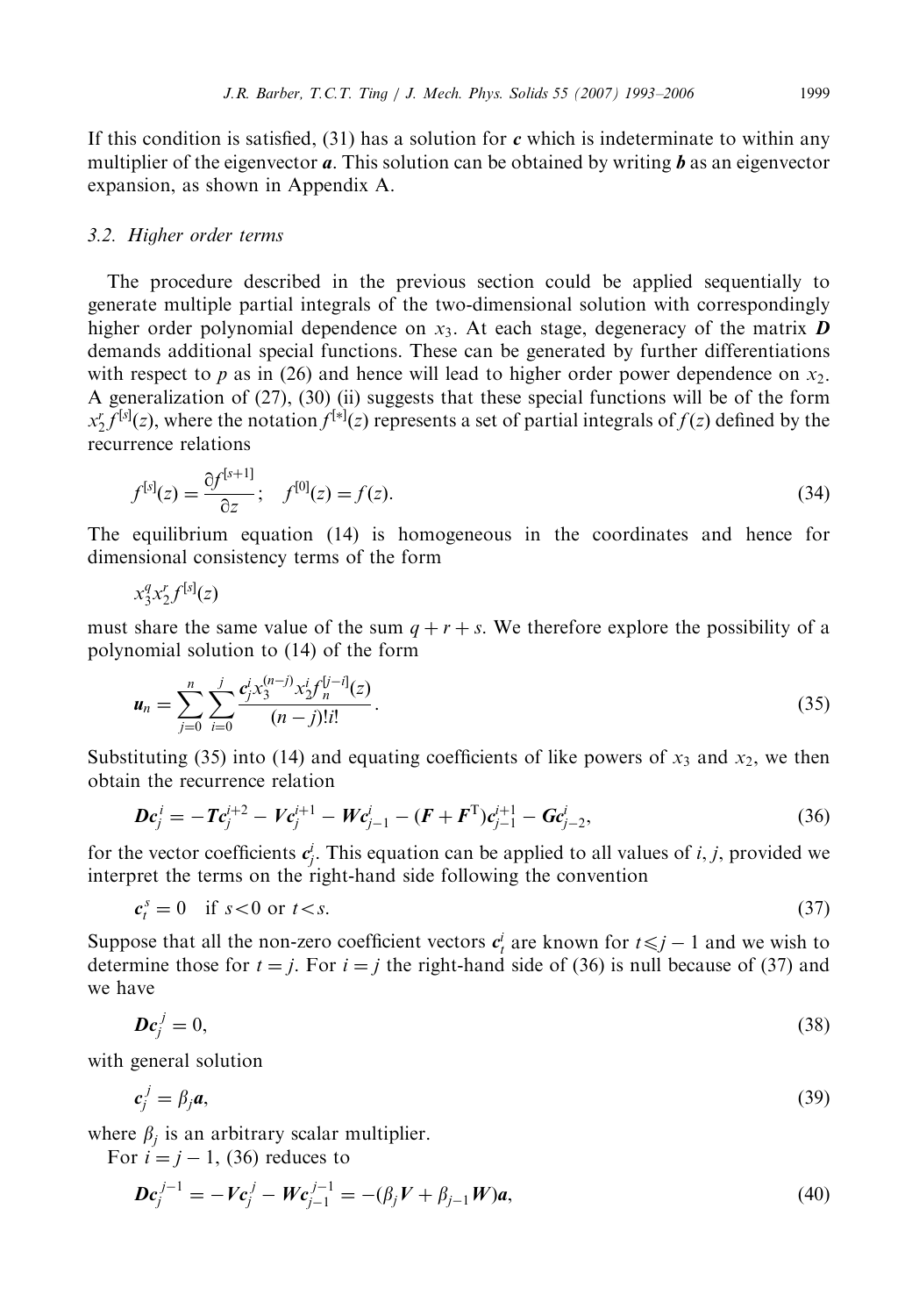using (39). Premultiplying by  $a^T$ , we then have

$$
a^{\mathrm{T}}\beta_j Va + a^{\mathrm{T}}\beta_{j-1} Wa = 0,\tag{41}
$$

or

$$
\beta_j = \gamma \beta_{j-1},\tag{42}
$$

using (33). We can arbitrarily assign the first coefficient  $\beta_0 = 1$ , since this degree of freedom can be wrapped into the arbitrary function  $f(z)$ . It then follows that  $\beta_i = \gamma^i$  and

$$
c_j^j = \gamma^j a,\tag{43}
$$

from (39). Eq. (42) represents the solvability condition for (40), after which the vector  $c_j^{j-1}$ can be determined in the form

$$
c_j^{j-1} = b_j^{j-1} + \beta_j^{j-1} a,\tag{44}
$$

where  $b_j^{j-1}$  is any solution of (40) and  $\beta_j^{j-1}$  is an as yet unknown scalar multiplier. A general procedure for solving the degenerate vector equation (40) is given in Appendix A.

This procedure can be applied recursively to obtain all the vector coefficients  $c_j^i$ . Suppose at some stage we have all the coefficients  $c_i^s$  for  $t \le j - 1$  or  $t = j, s \ge i + 1$ , except for the unknown multiplier  $\beta_j^{i+1}$  in

$$
c_j^{i+1} = b_j^{i+1} + \beta_j^{i+1} a,\tag{45}
$$

where  $b_j^{i+1}$  is also known. Substitution into (36) then yields

$$
Dc_j^i = -Tc_j^{i+2} - Vb_j^{i+1} - \beta_j^{i+1}Va - Wc_{j-1}^i - (F + F^T)c_{j-1}^{i+1} - Gc_{j-2}^i
$$
\n(46)

and  $\beta_j^{i+1}$  can be found by premultiplication by  $a^T$ , with the result

$$
\beta_j^{i+1} = -\frac{a^{\mathrm{T}} T c_j^{i+2} + a^{\mathrm{T}} V b_j^{i+1} + a^{\mathrm{T}} W c_{j-1}^i + a^{\mathrm{T}} (F + F^{\mathrm{T}}) c_{j-1}^{i+1} + a^{\mathrm{T}} G c_{j-2}^i}{a^{\mathrm{T}} V a}.
$$
\n(47)

With this choice of  $\beta_j^{i+1}$ , the procedure of Appendix A applied to (46) then enables us to find  $c_j^i$  in the form

$$
c_j^i = \mathbf{b}_j^i + \beta_j^i \mathbf{a},\tag{48}
$$

where  $b_j^i$  is a known vector and  $\beta_j^i$  is an unknown scalar multiplier. This completes one stage of the recursion. Starting from  $c_j$  from Eq. (43) and applying the recursion each time at the same j but reducing i by one step, we can determine all the coefficients  $c_j^i$  for the given value of j. In each case, the unknown multiplier introduced is determined from the solvability condition for the next vector coefficient. This leaves undetermined the multipliers  $\beta_j^0$  in the lowest coefficients  $c_j^0$ , but these functions can be wrapped into the corresponding terms for lower values of *n* and hence  $\beta_j^0$  can be set to zero without loss of generality. Once the coefficients have been determined for a given value of j, the procedure can be repeated for the next higher value of j. The overall procedure is started from the result  $c_0^0 = a$ , which is essentially a restatement of Stroh's two-dimensional solution. We also note that the coefficients  $c_j^i$  determined by this procedure are independent of *n*, or more precisely, the *n* dependence of each term in  $(35)$  is explicitly contained in the factorial  $(n - j)!$  in the denominator.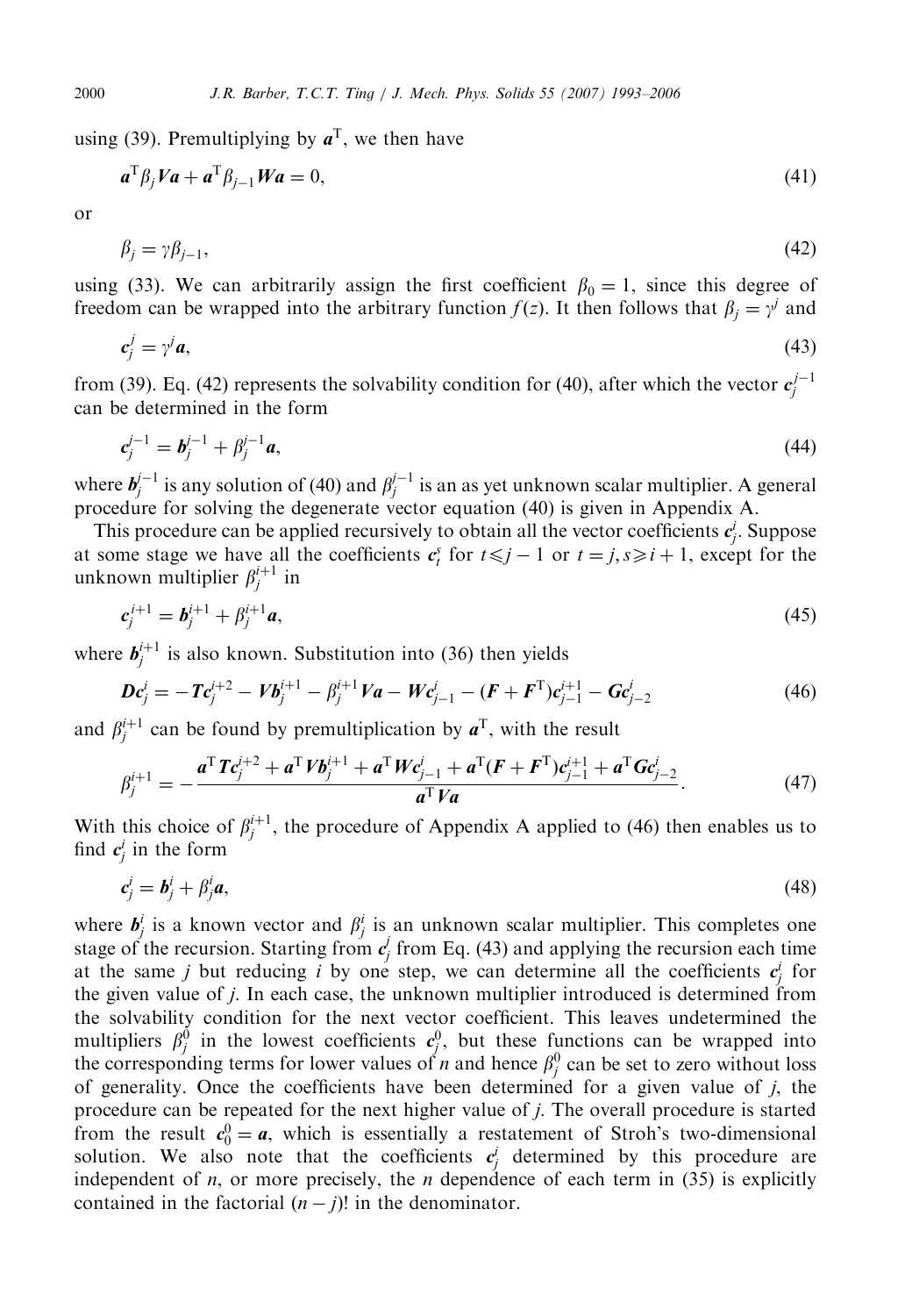This procedure is sufficient to determine the function  $u_n$  of Eq. (35) for arbitrary n, except for the unspecified function  $f_n(z)$ . A general polynomial solution of order m can then be constructed as

$$
\mathbf{u} = \sum_{n=0}^{m} \mathbf{u}_n = \sum_{n=0}^{m} \sum_{j=0}^{n} \sum_{i=0}^{j} \frac{c_j^i x_3^{(n-j)} x_2^i f_n^{[j-i]}(z)}{(n-j)! i!}.
$$
 (49)

This contains  $m + 1$  arbitrary functions  $f_n(z)$  and further superposition over the three Stroh eigenvalues  $p_1$ ,  $p_2$ ,  $p_3$  then defines the most general solution of (14) that is a finite polynomial of degree  $m$  in  $x_3$ . In particular, this solution is sufficiently general to satisfy arbitrary polynomial boundary values on the lateral surfaces of the prismatic bar.

### 3.3. Expressions for the stresses

The stress components corresponding to the displacement  $\boldsymbol{u}$  of Eq. (49) can be obtained by substitution into Eq. (5), with the result

$$
\sigma_{1} = \sum_{n=0}^{m} \sum_{j=0}^{n} \sum_{i=0}^{j} [(Q + pR)x_{3}^{(n-j)}x_{2}^{i}f_{n}^{[j-i-1]}(z) \n+ Rix_{3}^{(n-j)}x_{2}^{(i-1)}f_{n}^{[j-i]}(z) + E(n-j)x_{3}^{(n-j-1)}x_{2}^{i}f_{n}^{[j-i]}(z)] \frac{c_{j}^{i}}{(n-j)!i!},
$$
\n(50)  
\n
$$
\sigma_{2} = \sum_{n=0}^{m} \sum_{j=0}^{n} \sum_{i=0}^{j} [(R^{T} + pT)x_{3}^{(n-j)}x_{2}^{i}f_{n}^{[j-i-1]}(z) \n+ Tix_{3}^{(n-j)}x_{2}^{(i-1)}f_{n}^{[j-i]}(z) + F(n-j)x_{3}^{(n-j-1)}x_{2}^{i}f_{n}^{[j-i]}(z)] \frac{c_{j}^{i}}{(n-j)!i!},
$$
\n(51)  
\n
$$
\sigma_{3} = \sum_{n=0}^{m} \sum_{j=0}^{n} \sum_{i=0}^{j} [(E^{T} + pF^{T})x_{3}^{(n-j)}x_{2}^{i}f_{n}^{[j-i-1]}(z) \n+ F^{T}ix_{3}^{(n-j)}x_{2}^{(i-1)}f_{n}^{[j-i]}(z) + G(n-j)x_{3}^{(n-j-1)}x_{2}^{i}f_{n}^{[j-i]}(z)] \frac{c_{j}^{i}}{(n-j)!i!}.
$$
\n(52)

#### 4. Problems for the half-space

The presence of the explicit factors of  $x_2$  in Eqs. (49)–(52) make this solution particularly convenient for problems in which boundary conditions are imposed on the plane  $x_2 = 0$ , such as the half-space  $x_2 > 0$  with fairly general three-dimensional loading on the surface  $x_2 = 0$ . In particular, the displacement at the surface reduces to the simpler form

$$
u(x_1, 0, x_3) = \sum_{n=0}^{m} \sum_{j=0}^{n} \frac{c_j^0 x_3^{(n-j)} f_n^{[j]}(x_1)}{(n-j)!}
$$
(53)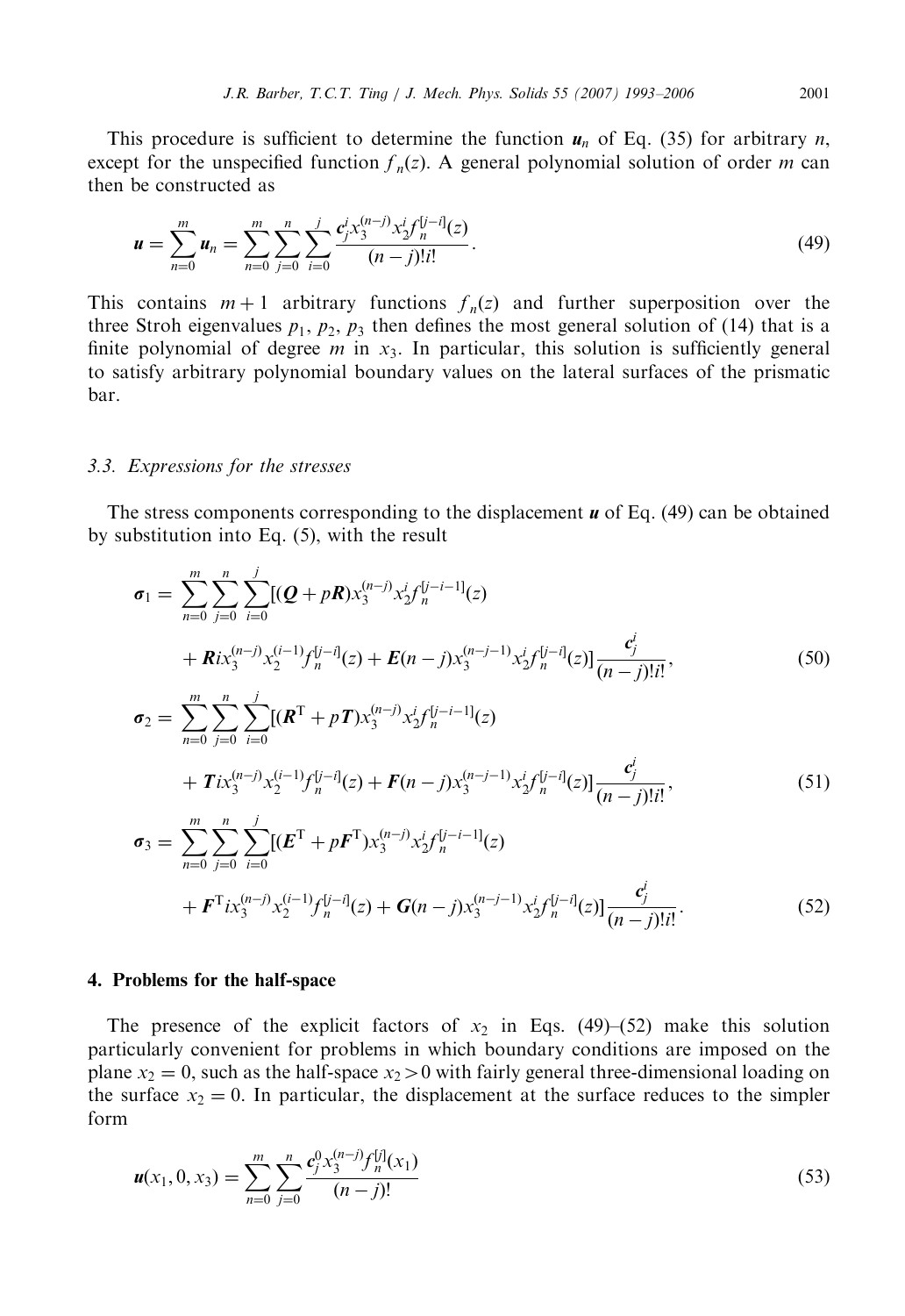and the surface traction is

$$
t = \sum_{n=0}^{m} \sum_{j=0}^{n} \frac{1}{(n-j)!} [ \{ (\mathbf{R}^{T} + p \mathbf{T}) \mathbf{c}_{j}^{0} + \mathbf{T} \mathbf{c}_{j}^{1} \} x_{3}^{(n-j)} f_{n}^{[j-1]}(x_{1}) + \mathbf{F} \mathbf{c}_{j}^{0}(n-j) x_{3}^{(n-j-1)} f_{n}^{[j]}(x_{1}) ].
$$
\n(54)

If the prescribed surface displacements or tractions are expanded as a polynomial in  $x_3$ , it is then a fairly routine process to determine the appropriate functions  $f_n$ .

## 4.1. Linearly-varying line load

As a simple example, we consider the half-space  $x_2>0$  loaded by a concentrated line load proportional to  $x_3$ , the rest of the surface being traction-free—i.e.

$$
t = Px_3\delta(x_1). \tag{55}
$$

Setting  $m = 1$  in (49), we have

$$
\mathbf{u} = c_0^0 f_0(z) + c_0^0 x_3 f_1(z) + c_1^0 f_1^{[1]}(z) + c_1^1 x_2 f_1(z)
$$
\n(56)

and the corresponding surface traction is

$$
\boldsymbol{t} = (\boldsymbol{R}^{T} + p \boldsymbol{T}) (\boldsymbol{c}_{0}^{0} \boldsymbol{f}_{0}^{\prime}(x_{1}) + \boldsymbol{c}_{0}^{0} x_{3} \boldsymbol{f}_{1}^{\prime}(x_{1}) + \boldsymbol{c}_{1}^{0} \boldsymbol{f}_{1}(x_{1})) + (\boldsymbol{F} \boldsymbol{c}_{0}^{0} + \boldsymbol{T} \boldsymbol{c}_{1}^{1}) \boldsymbol{f}_{1}(x_{1}). \tag{57}
$$

Our strategy will be to choose the function  $f_1$  so as to ensure that the  $x_3$ -term in (57) is given by (55). The remaining free constants and  $f_0$  will then be chosen so as to set the  $x_3$ -independent terms in (57) to zero.

The vector coefficients in (56), (57) can be written in the form

$$
c_0^0 = qa; \quad c_1^1 = \gamma qa; \quad c_1^0 = q\hat{a} + \hat{q}a,\tag{58}
$$

from (43), (44), where  $\hat{a}$  is any particular solution of

$$
D\hat{a} = -(\gamma V + W)a \tag{59}
$$

and  $\hat{q}$  is an arbitrary constant. These results follow from (43), (44) by: (i) extracting an explicit arbitrary constant  $q$  from the eigenvector  $\boldsymbol{a}$  and (ii) using the alternative notation  $\hat{\boldsymbol{a}} = \boldsymbol{b}_1^0$ ,  $\hat{q} = \beta_1^0$ , since no other combinations of suffixes will be involved in this example problem.

Substituting these results into (56), (57), we then have

$$
\mathbf{u} = q\mathbf{a}f_0(z) + q\mathbf{a}x_3f_1(z) + (q\hat{\mathbf{a}} + \hat{q}\mathbf{a})f_1^{[1]}(z) + \gamma q\mathbf{a}x_2f_1(z),\tag{60}
$$

$$
t = qbf_0''(x_1) + qbx_3f_1'(x_1) + (q\hat{b} + \hat{q}b + qFa + \gamma qTa)f_1(x_1),
$$
\n(61)

where we define the vectors

$$
\boldsymbol{b} = (\boldsymbol{R}^{\mathrm{T}} + p\boldsymbol{T})\boldsymbol{a}; \quad \hat{\boldsymbol{b}} = (\boldsymbol{R}^{\mathrm{T}} + p\boldsymbol{T})\hat{\boldsymbol{a}}.
$$
\n(62)

The final summation over the three Stroh eigenvalues  $p^{(1)}$ ,  $p^{(2)}$ ,  $p^{(3)}$  is conveniently expressed by defining the matrices

$$
A = [a^{(1)}, a^{(2)}, a^{(3)}]; \quad \hat{A} = [\hat{a}^{(1)}, \hat{a}^{(2)}, \hat{a}^{(3)}]; \quad B = [b^{(1)}, b^{(2)}, b^{(3)}];
$$
  

$$
\hat{B} = [\hat{b}^{(1)}, \hat{b}^{(2)}, \hat{b}^{(3)}]
$$
 (63)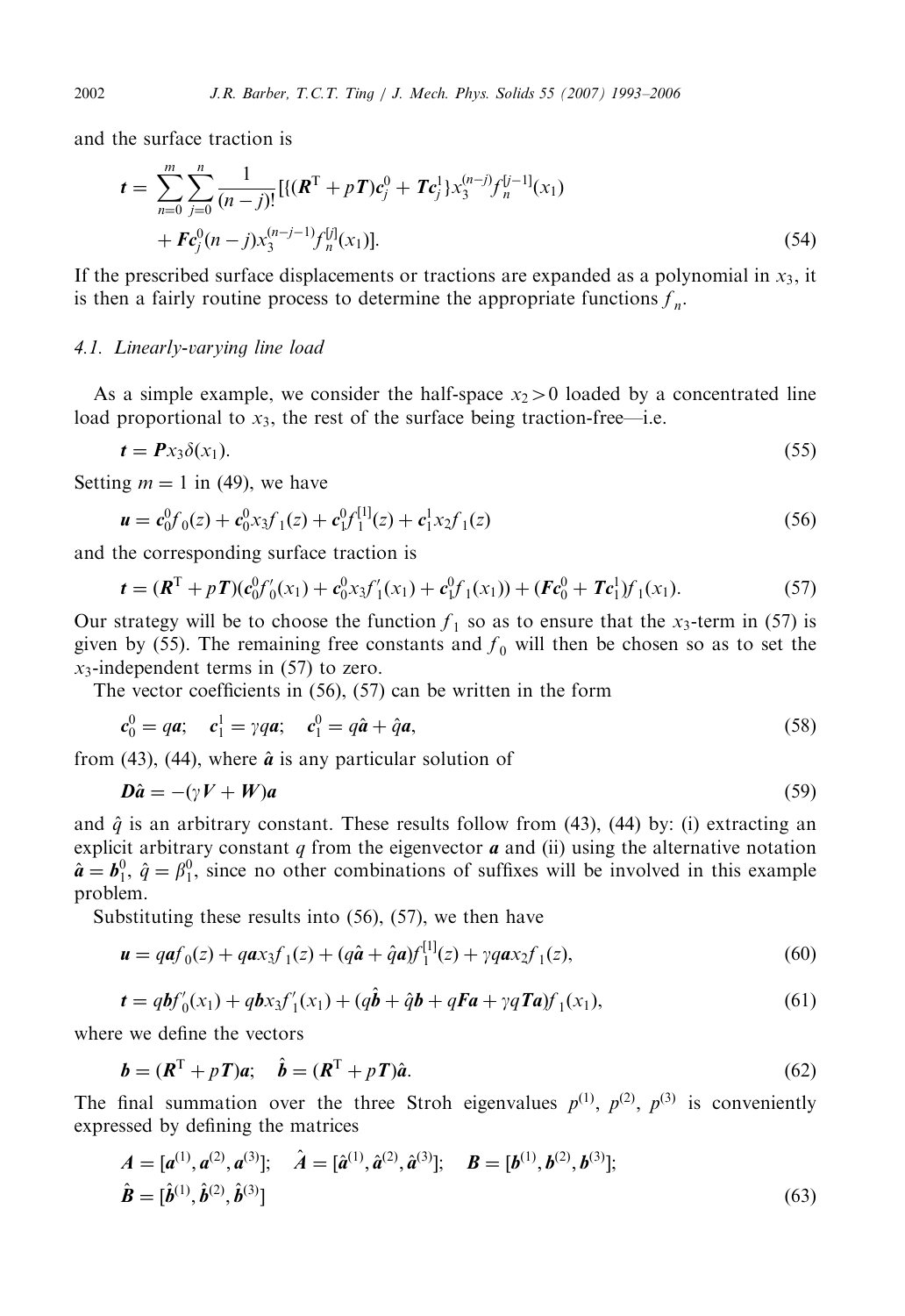and vectors

$$
\boldsymbol{q} = \{q^{(1)}, q^{(2)}, q^{(3)}\}^{\mathrm{T}}; \quad \hat{\boldsymbol{q}} = \{\hat{\boldsymbol{q}}^{(1)}, \hat{\boldsymbol{q}}^{(2)}, \hat{\boldsymbol{q}}^{(3)}\}^{\mathrm{T}} \tag{64}
$$

and the notation

$$
\langle f^{(*)}(z^{(*)}) \rangle = \text{diag}[f^{(1)}(z^{(1)}), f^{(2)}(z^{(2)}), f^{(3)}(z^{(3)})] \tag{65}
$$

for diagonal matrices. We then have

$$
\mathbf{u} = A \langle f_0^{(*)}(z^{(*)}) \rangle \mathbf{q} + x_3 A \langle f_1^{(*)}(z^{(*)}) \rangle \mathbf{q} + \hat{A} \langle f_1^{[1](*)}(z^{(*)}) \rangle \mathbf{q} + A \langle f_1^{[1](*)}(z^{(*)}) \rangle \hat{\mathbf{q}} + x_2 A \langle \gamma^{(*)} f_1^{(*)}(z^{(*)}) \rangle \mathbf{q},
$$
(66)

$$
\begin{split} t &= \mathbf{B} \langle f_0^{\prime(*)}(x_1) \rangle \mathbf{q} + x_3 \mathbf{B} \langle f_1^{\prime}(*)(x_1) \rangle \mathbf{q} + \hat{\mathbf{B}} \langle f_1^{(*)}(x_1) \rangle \mathbf{q} \\ &+ \mathbf{B} \langle f_1^{(*)}(x_1) \rangle \hat{\mathbf{q}} + \mathbf{F} A \langle f_1^{(*)}(x_1) \rangle \mathbf{q} + \mathbf{T} A \langle \gamma^{(*)} f_1^{(*)}(x_1) \rangle \mathbf{q}. \end{split} \tag{67}
$$

From Eq. (67), it is clear that the  $x_3$ -independent terms in the surface traction t can be set to zero by setting

$$
f_0 = 0; \quad f_1^{(1)} = f_1^{(2)} = f_1^{(3)} \equiv f \tag{68}
$$

and choosing  $\hat{q}$  to satisfy the matrix equation

$$
\mathbf{B}\hat{\mathbf{q}} = -(\hat{\mathbf{B}} - \mathbf{F}\mathbf{A} - \mathbf{T}\mathbf{A}\langle\gamma^{(*)}\rangle)\mathbf{q}.\tag{69}
$$

The boundary condition (55) will then be satisfied if

$$
\mathbf{B}\langle f(x_1)\rangle \mathbf{q} = \mathbf{P}\delta(x_1). \tag{70}
$$

This condition is identical to that arising in the corresponding two-dimensional problem of a uniform line load and it is satisfied by the function

$$
f(z) = \ln(z),\tag{71}
$$

if the vector  $q$  is determined from the equation

$$
Bq = -\frac{iP}{\pi}.\tag{72}
$$

Notice that Eqs. (68), (69) are independent of f, q and hence this solution can be used for more general problems of loading of the half-space by tractions varying linearly with  $x_3$ . Similar techniques could be developed for other boundary conditions on the plane  $x_2 = 0$ , including those arising when a plane crack is loaded by tractions varying in the 'antiplane' direction  $x_3$ .

## 5. Discussion

The solution given in Section 3 represents a recursive extension of the Stroh formalism, using successive partial integrations in the  $x_3$ -direction. [Rand and Rovenski \(2005\)](#page-13-0) define a recursive procedure for the generally anisotropic prismatic bar based on the Lekhnitskii formalism and it is clearly apposite to consider the relative advantages of these two approaches.

The principal difference between the two methods is that Stroh constructs solutions for the displacement fields, whereas Lekhnitskii constructs analogous fields for the well-known Airy and Prandtl stress functions. [Barnett and Kirchner \(1997\)](#page-13-0) established the formal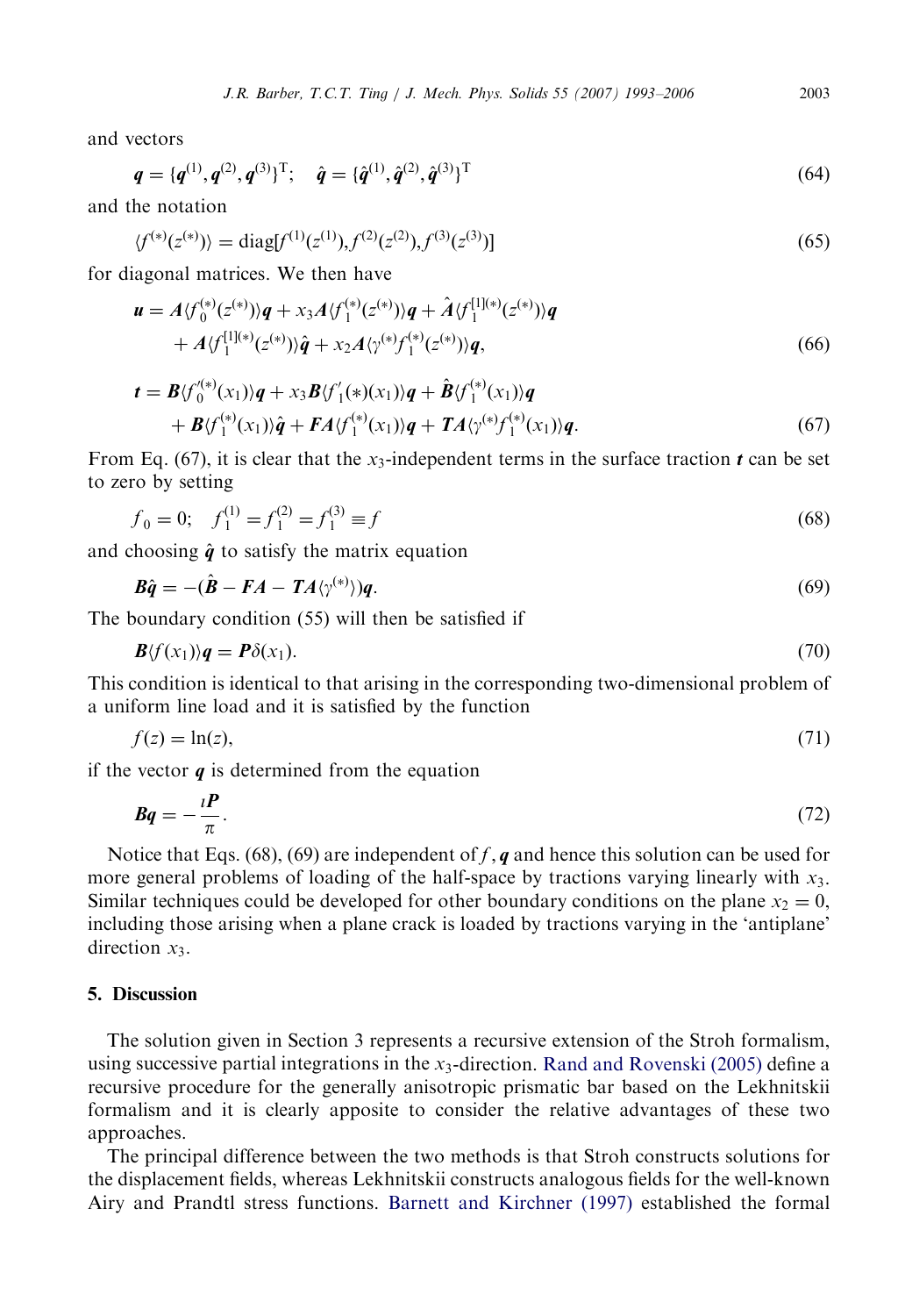equivalence of the two methods, but the relation between them is not simple and the choice of the most efficient method depends on the problem under consideration. It is sometimes argued that Lekhnitskii's formalism is more physical and that Stroh's is mathematically more elegant ([Kim and Paulino, 2004](#page-13-0)), but this distinction is at best somewhat subjective. Stroh's formalism has clear advantages if the boundary conditions involve prescribed displacements, as in the problem of a line dislocation in an infinite anisotropic space. This latter example may explain the fact that material scientists almost universally prefer Stroh's method.

The relative efficiency of the two methods in two-dimensional cases carries over to the present three-dimensional extensions. In problems involving dislocations a further simplification arises if the branch cut is taken to be the plane  $x_2 = 0$ , since the expressions for stresses and displacements take on a much simplified form on this plane, as demonstrated in Section 4. Notice in particular that by choosing  $(z, x_2, x_3)$  as the coordinate set, the higher order polynomial terms for three-dimensional problems acquire powers of  $x_2$ , but these terms drop out on the plane  $x_2 = 0$ , leaving a problem that is no more complex than the corresponding two-dimensional one. A classical method of determining the perturbation in stress field due to a plane crack is to represent the crackopening displacement and/or relative tangential motion by a distribution of dislocations, leading to a Cauchy integral equation for the distribution ([Hills et al., 1996\)](#page-13-0). The present results therefore open up the possibility of extending this method to problems in which the unperturbed stress field, and hence the resulting stress intensity factors, have polynomial dependence on  $x_3$ .

As in all general anisotropic problems, solutions involve a sequence of matrix algebra operations that, though routine, lead to rather complicated expressions even for comparatively simple boundary-value problems. However, it is worth noting that the eigenvalues p, eigenvectors **a** and vector coefficients  $c_j^i$  depend on the material properties, but are independent of the particular boundary-value problem, and in principle, they can therefore be calculated once and for all as numerical values for a given anisotropic material. Furthermore, the recurrence relation for these coefficients requires the solution of the same matrix equation at all stages of the recursion, so the operation lends itself to automated computation, using either a symbolic program such as Maple or Mathematica, or a conventional computer program, based on the methodology of Appendix A. Maple codes for the alternative Lekhnitskii formulation for the prismatic bar are given by [Rand](#page-13-0) [and Rovenski \(2005\).](#page-13-0)

## 6. Conclusions

The results given in this paper extend the classical Stroh formalism to three-dimensional problems for the generally anisotropic material, subject only to the restriction that the stress and displacement fields be expressible as power series in  $x<sub>3</sub>$ . The progression to higher order terms is achieved by a recursion technique which lends itself to numerical or symbolic computation and whose results depend on the material properties, but not on the particular boundary-value problem under consideration.

The method provides an exact general solution to the problem of the infinite prismatic bar subjected to tractions or displacements on its lateral surfaces that are finite power series in the axial coordinate  $x_3$ . However, it is particularly efficient for problems in which boundary conditions are imposed on the plane  $x_2 = 0$ , such as the half-space or the plane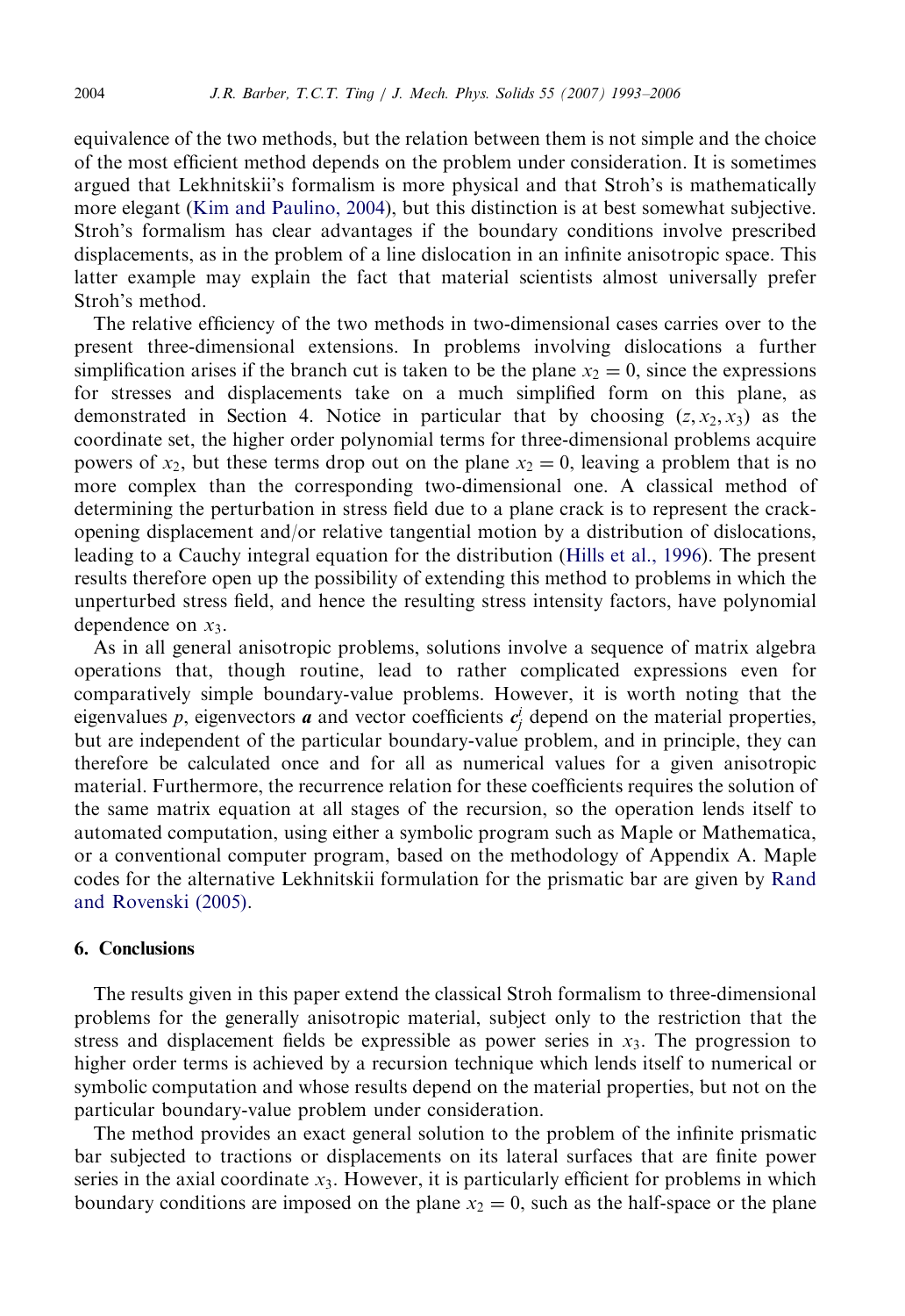crack loaded by tractions varying in the 'antiplane' direction  $x_3$ . Explicit results are developed for the tractions and displacements on this plane and the solution for a linearly varying line force applied on the surface of the half-space  $x_2>0$  is given as an example.

## Appendix A. Solution of singular matrix equations

We consider the solution of the matrix equation

$$
D(p)c = d,\tag{73}
$$

where p is one of the eigenvalues of (9). Since  $D(p)$  is singular, this equation is solvable only if

$$
a^{\mathrm{T}}d = 0,\tag{74}
$$

where  $\boldsymbol{a}$  is the eigenfunction of (9) corresponding to  $\boldsymbol{p}$ .

For a particular value of p,  $\mathbf{D}(p)$  is a known symmetric matrix for which we can define the 'conventional' eigenvalue problem through the equation

$$
D(p)x = \lambda x. \tag{75}
$$

This equation has three eigenvalues  $\lambda_i$ , and corresponding eigenvectors  $x_i$ . However, comparing (75) with (9), it is clear that one of the eigenvalues (which we arbitrarily denote by  $\lambda_1$ ) is zero and the corresponding eigenfunction

$$
x_1 = a. \tag{76}
$$

We assume that  $D(p)$  has only one degree of degeneracy, in the sense that all the remaining eigenvalues are non-zero.

The unknown vector  $\boldsymbol{c}$  in Eq. (73) can now be written as an eigenvector expansion

$$
c = \sum_{i=1}^{N} y_i x_i,
$$
\n<sup>(77)</sup>

where  $y_i$ ,  $i = 1, N$  is a set of scalar coefficients (for the present problem  $N = 3$ ). Substituting into (73) and using the result

$$
\mathbf{D}(p)\mathbf{x}_i = \lambda_i \mathbf{x}_i,\tag{78}
$$

we have

$$
\sum_{i=2}^{N} \lambda_i y_i x_i = d. \tag{79}
$$

Premultiplying (79) by  $x_j^T$ , we then obtain

$$
\lambda_j y_j = \mathbf{x}_j^{\mathrm{T}} \mathbf{d},\tag{80}
$$

since the eigenvectors are orthogonal and with a suitable normalization,

$$
x_j^{\mathrm{T}} x_i = \delta_{ij}.\tag{81}
$$

For  $j = 1$ , we have  $\lambda_1 = 0$  and (80), (76) yield condition (74). For  $j \neq 1$ , (80) yields

$$
y_j = \frac{x_j^{\mathrm{T}} d}{\lambda_j},\tag{82}
$$